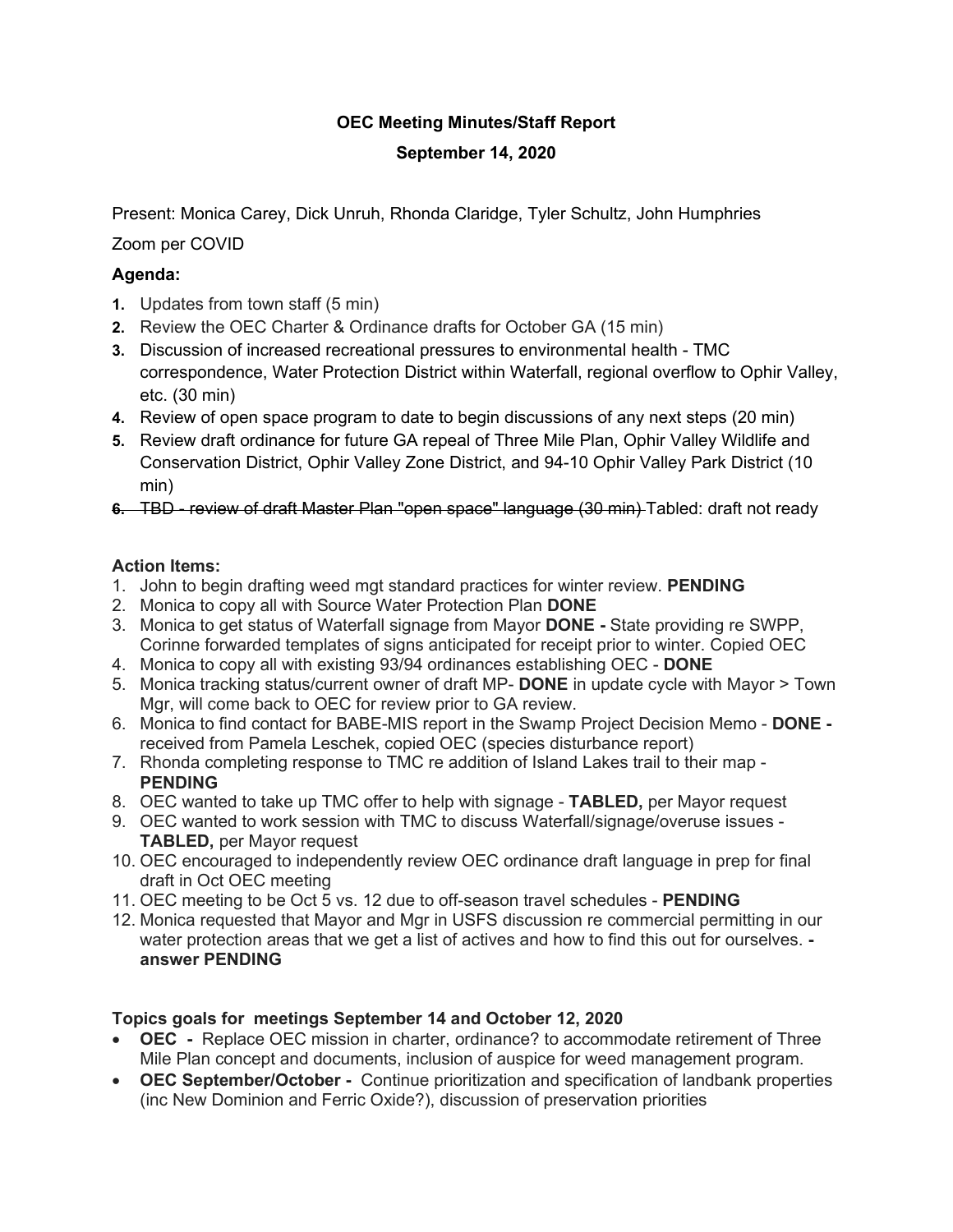- **OEC September/October** Creation of [Spring Gulch] preserve and relevant docs
- **OEC October** Review Master Plan and provide recommendation?
- **OEC November -** OEC recommendation for MP?
- **GA October** 1st reading OEC ordinance, OEC recommendation for MP?
- **GA November** 1st reading to repeal Three Mile Plan, Ophir Valley Wildlife and Conservation District and Ophir Valley Zone District , 94-10 Ophir Valley Park District (no hurry on this...can be later in winter...)
- **GA November** Create [Spring Gulch] preserve[s]? 2nd reading OEC ord, 2nd reading repeal Three Mile Plan?

#### **Meeting notes**

- 1. The TMC response to Rhonda's letter asking them to remove Island Lake trail from their maps: they responded (via Steve Johnson our town attorney and also TMC attorney) that they would consult other maps. We might suggest they just hike it. Not a recreation friendly trail. TMC offers to help with signage. While OEC liked this, further discussion with Mayor suggests it be tabled to keep TMC at distance from Ophir business at this time.
- 2. Discussed TMC worksession to cover multiple concerns by all stakeholders. Further discussion with Mayor suggests it be tabled to keep TMC at distance from Ophir business at this time.
- 3. Thinking through possiblitiy of closing public access to Waterfall through town property needs more review per unintended consequences.
- 4. Further discussion of (1) creating preserve of Spring Gulch and (2) mechanisms to extend mgt auspices of Warner Springs water protection through Spring Gulch through Waterfall water protection area. Strong consensus.
- 5. Lots of discussion re how to protect greater Ophir Valley. How to discourage geotagging, social media monitoring, pooping, signage, distribution of water protection plan. Composting toilet was suggested. Tyler points out that Google Street View can yield some 50 logs of 360 degree views all the way to Island Lake, inclusive of Ophir residents lic plates...
- 6. Signage also necessary o North Star, up by waterplant, etc. Need for winter-focused signage as well as summer-focused
- 7. Erosion happening around fallen trees throughout.
- 8. John voiced strong concerns for how the weed program should proceed and be managed. He has action item to draft a weed mgt plan for winter review and OEC/GA adoption. Inclusive of LUC changes that need to be addressed via ordinance.
- 9. John wands for the winter
- 10. John not in favor of water plan area to become industrial spot. Note earlier OEC meeting discussion indicated favor of fenced municipal area for equipmetn and material in that location to remove such items from ROW.
- 11. John requests week in advance notification of ROW work.

### **Tentative Agenda for 10/5/2020**

- In depth look at all survey questions in 2003, 02016, 2019 surveys related to open space
- Finalize OEC ordinance, at least in context of appointing seats
- MP draft review if available
- Signage plan where and text
- •